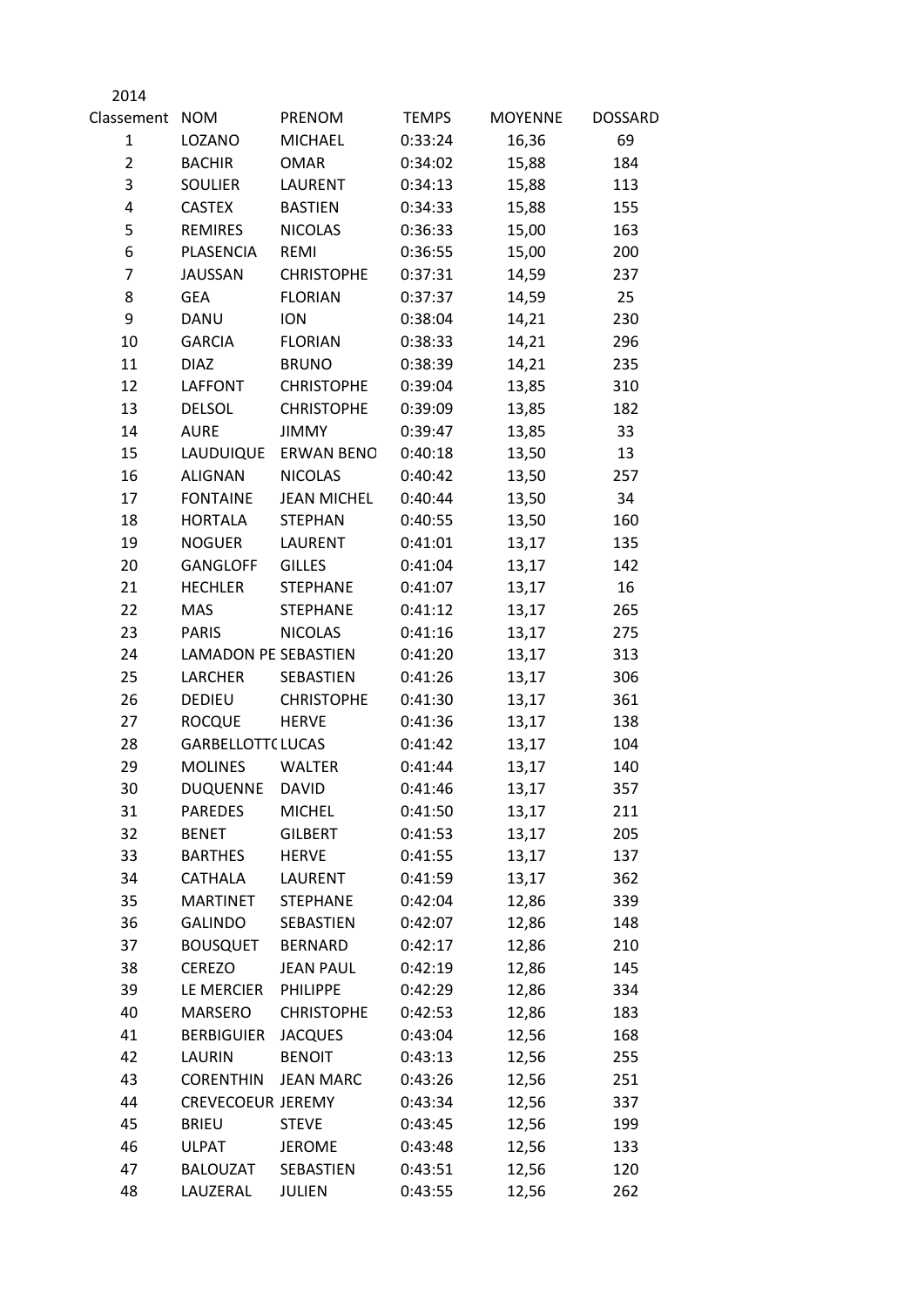| 49 | <b>FUMEY</b>             | SEBASTIEN           | 0:43:58 | 12,56 | 338 |
|----|--------------------------|---------------------|---------|-------|-----|
| 50 | <b>HARDY</b>             | <b>JEROME</b>       | 0:44:01 | 12,27 | 194 |
| 51 | <b>INGUINBERTY DAVID</b> |                     | 0:44:06 | 12,27 | 332 |
| 52 | <b>GALINDO</b>           | <b>FABIEN</b>       | 0:44:11 | 12,27 | 151 |
| 53 | <b>PONS</b>              | <b>PATRICK</b>      | 0:44:16 | 12,27 | 261 |
| 54 | <b>AZAIS</b>             | <b>JULIEN</b>       | 0:44:22 | 12,27 | 6   |
| 55 | <b>TINE</b>              | <b>HERVE</b>        | 0:44:25 | 12,27 | 318 |
| 56 | <b>JEREMY</b>            | <b>FREDERIQUE</b>   | 0:44:35 | 12,27 | 202 |
| 57 | VALLES                   | <b>MARC</b>         | 0:44:57 | 12,27 | 41  |
| 58 | <b>ROJAS</b>             | SEBASTIEN           | 0:45:02 | 12,00 | 365 |
| 59 | <b>PARRA</b>             | <b>ELIA</b>         | 0:45:06 | 12,00 | 162 |
| 60 | VANDAMME                 | <b>NICOLAS</b>      | 0:45:12 | 12,00 | 217 |
| 61 | REILLA                   | <b>HENRI</b>        | 0:45:14 | 12,00 | 124 |
| 62 | <b>MENGUS</b>            | <b>CLEMENT</b>      | 0:45:17 | 12,00 | 27  |
| 63 | <b>CHUECOS</b>           | <b>DANIEL</b>       | 0:45:23 | 12,00 | 366 |
| 64 | <b>ULPAT</b>             | <b>CHRISTOPHE</b>   | 0:45:25 | 12,00 | 132 |
| 65 | <b>BONNAFOUS NICOLAS</b> |                     | 0:45:27 | 12,00 | 273 |
| 66 | <b>ESCUR</b>             | <b>ERIC</b>         | 0:45:32 | 12,00 | 259 |
| 67 | <b>ANDRE</b>             | <b>EMMANUEL</b>     | 0:45:54 | 12,00 | 172 |
| 68 | <b>GARCIA</b>            | <b>MARIE</b>        | 0:46:02 | 11,74 | 301 |
| 69 | DALL AGNOL JEROME        |                     | 0:46:06 | 11,74 | 198 |
| 70 | SAISSET                  | <b>JEAN MICHEL</b>  | 0:46:10 | 11,74 | 341 |
| 71 | <b>SERGENT</b>           | <b>ERIC</b>         | 0:46:13 | 11,74 | 103 |
| 72 | VELAY                    | <b>JEROME</b>       | 0:46:24 | 11,74 | 192 |
| 73 | GOUZY                    | <b>GABRIEL</b>      | 0:46:27 | 11,74 | 131 |
| 74 | <b>LORENTE</b>           | <b>JULIEN</b>       | 0:46:32 | 11,74 | 193 |
| 75 | <b>VILA</b>              | SEBASTIEN           | 0:46:36 | 11,74 | 303 |
| 76 | <b>NIETO</b>             | SEBASTIEN           | 0:46:40 | 11,74 | 295 |
| 77 | <b>SCHULZ</b>            | LAURENT             | 0:46:43 | 11,74 | 44  |
| 78 | <b>OLERON</b>            | <b>ROMAIN</b>       | 0:46:47 | 11,74 | 213 |
| 79 | <b>BROCHET</b>           | <b>MARC</b>         | 0:46:51 | 11,74 | 264 |
| 80 | <b>PASTOR</b>            | <b>FRANCOIS</b>     | 0:46:52 | 0,00  | 272 |
| 81 | <b>CANTORI</b>           | <b>JEAN MARC</b>    | 0:46:55 | 11,74 | 165 |
| 82 | LABATUT                  | <b>OLIVIER</b>      | 0:46:58 | 11,74 | 258 |
| 83 | <b>TANGUY</b>            | THIBAULT            | 0:47:00 | 11,49 | 215 |
| 84 | <b>COLLIGNON</b>         | <b>VINCENT</b>      | 0:47:04 | 11,49 | 283 |
| 85 | SARACCO                  | <b>GILLE ROBERT</b> | 0:47:07 | 11,49 | 158 |
| 86 | <b>KLEVGE</b>            | JULIEN              | 0:47:09 | 11,49 | 50  |
| 87 | <b>NGUYEN</b>            | <b>NICOLAS</b>      | 0:47:12 | 11,49 | 246 |
| 88 | <b>ORTUS</b>             | <b>JEAN JACQUE!</b> | 0:47:16 | 11,49 | 170 |
| 89 | <b>MIR</b>               | <b>MAXIME</b>       | 0:47:25 | 11,49 | 342 |
| 90 | COULON                   | <b>THOMAS</b>       | 0:47:31 | 11,49 | 294 |
| 91 | <b>DRAMAIX</b>           | SYLVAIN             | 0:47:34 | 11,49 | 226 |
| 92 | <b>BOURDEL</b>           | <b>DENIS</b>        | 0:47:39 | 11,49 | 274 |
| 93 | <b>GULI</b>              | <b>PASCAL</b>       | 0:47:43 | 11,49 | 355 |
| 94 | <b>ANTHONY</b>           | <b>RENAUD</b>       | 0:47:46 | 11,49 | 328 |
| 95 | LHERM                    | <b>ALEXIA</b>       | 0:47:52 | 11,49 | 254 |
| 96 | <b>GUY</b>               | <b>ANTOINE</b>      | 0:47:56 | 11,49 | 197 |
| 97 | <b>BIRINGER</b>          | <b>MAXIME</b>       | 0:47:58 | 11,49 | 253 |
| 98 | <b>DIEUCERET</b>         | PHILIPPE            | 0:48:01 | 11,25 | 231 |
|    |                          |                     |         |       |     |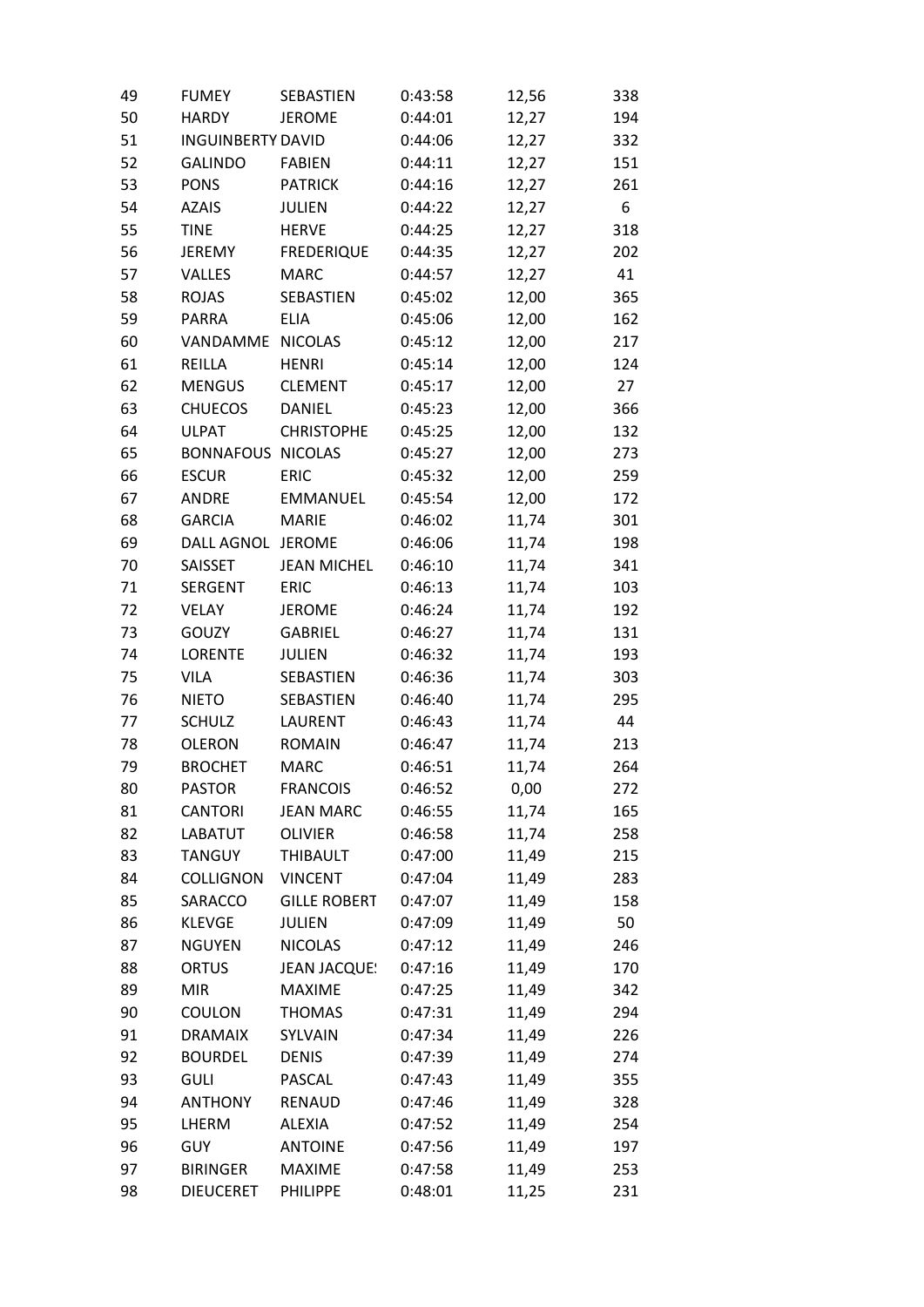| 99  | <b>RODIERE</b>        | <b>BENOIT</b>     | 0:48:05 | 11,25 | 363            |
|-----|-----------------------|-------------------|---------|-------|----------------|
| 100 | REMIRES AXEI CATARINA |                   | 0:48:07 | 11,25 | 164            |
| 101 | GARAU                 | <b>JONATHAN</b>   | 0:48:09 | 11,25 | $\mathbf{1}$   |
| 102 | <b>AVILES</b>         | <b>RODRIGUE</b>   | 0:48:13 | 11,25 | 302            |
| 103 | <b>MINANA</b>         | <b>VIVIEN</b>     | 0:48:16 | 11,25 | 89             |
| 104 | <b>NOVENSA</b>        | <b>JONATHAN</b>   | 0:48:19 | 11,25 | 157            |
| 105 | <b>GALAUP</b>         | <b>CHRISTOPHE</b> | 0:48:22 | 11,25 | 185            |
| 106 | <b>MENCHON</b>        | <b>STEPHANE</b>   | 0:48:24 | 11,25 | 51             |
| 107 | SANTACATALI LOIC      |                   | 0:48:27 | 11,25 | 323            |
| 108 | <b>CASTEL</b>         | REMI              | 0:48:31 | 11,25 | 161            |
| 109 | <b>RAMON</b>          | <b>FREDERIC</b>   | 0:48:34 | 11,25 | 152            |
| 110 | <b>CROS</b>           | <b>KEVIN</b>      | 0:48:36 | 11,25 | 12             |
| 111 | <b>MARTY</b>          | <b>OLIVIER</b>    | 0:48:40 | 11,25 | 167            |
| 112 | <b>HOULES</b>         | <b>GUILLEN</b>    | 0:48:44 | 11,25 | 364            |
| 113 | <b>PECH</b>           | <b>FABRICE</b>    | 0:48:47 | 11,25 | 128            |
| 114 | <b>THOMPSON</b>       | <b>MARY</b>       | 0:48:50 | 11,25 | 317            |
| 115 | <b>GUENERET</b>       | <b>VINCENT</b>    | 0:48:53 | 11,25 | 285            |
| 116 | <b>MEZIANE</b>        | SOUMIA            | 0:48:55 | 11,25 | 179            |
| 117 | <b>CRESSON</b>        | <b>ISABELLE</b>   | 0:49:00 | 11,02 | 186            |
| 118 | MONTANARA LUCAS       |                   | 0:49:03 | 11,02 | 91             |
| 119 | <b>BOUSQUET</b>       | AMANDINE          | 0:49:06 | 11,02 | 209            |
| 120 | <b>GUICHARD</b>       | <b>FRANCOIS</b>   | 0:49:20 | 11,02 | 110            |
| 121 | <b>MISTOU</b>         | <b>NICOLAS</b>    | 0:49:28 | 11,02 | 299            |
| 122 | <b>HABOUZIT</b>       | <b>FREDERIC</b>   | 0:49:31 | 11,02 | 181            |
| 123 | <b>LABATUT</b>        | <b>PAULINE</b>    | 0:49:34 | 11,02 | 322            |
| 124 | <b>VILLEGAS</b>       | <b>JANTOINE</b>   | 0:49:38 | 11,02 | 92             |
| 125 | <b>ANDRE</b>          | LOIC              | 0:49:40 | 11,02 | 206            |
| 126 | <b>MARIS</b>          | <b>PIERRE</b>     | 0:49:44 | 11,02 | 195            |
| 127 | <b>GARCIA</b>         | <b>MARTIN</b>     | 0:49:46 | 11,02 | 236            |
| 128 | <b>PERY</b>           | SEBASTIEN         | 0:49:50 | 11,02 | 188            |
| 129 | <b>MILONE</b>         | <b>FRANCK</b>     | 0:49:52 | 11,02 | 300            |
| 130 | <b>RISBECQ</b>        | <b>HELENE</b>     | 0:49:54 | 11,02 | 22             |
| 131 | <b>DROMARD</b>        | <b>CHRISTOPHE</b> | 0:49:58 | 11,02 | 234            |
| 132 | <b>COUSTAL</b>        | <b>MARCEL</b>     | 0:50:01 | 10,80 | 177            |
| 133 | HERNANDEZ             | <b>DANIEL</b>     | 0:50:05 | 10,80 | 281            |
| 134 | <b>GUERIN</b>         | <b>NICOLAS</b>    | 0:50:08 | 10,80 | 216            |
| 135 | <b>BONNIN</b>         | <b>MICHEL</b>     | 0:50:11 | 10,80 | 189            |
| 136 | RESPLANDY             | <b>NADIA</b>      | 0:50:14 | 10,80 | 240            |
| 137 | <b>GIMENO</b>         | <b>OLIVIER</b>    | 0:50:18 | 10,80 | 307            |
| 138 | <b>ADIANTE</b>        | <b>MELANIE</b>    | 0:50:21 | 10,80 | 139            |
| 139 | <b>POTET</b>          | <b>AUDREY</b>     | 0:50:25 | 10,80 | $\overline{7}$ |
| 140 | <b>SACCHETTO</b>      | <b>CHRISTOPHE</b> | 0:50:28 | 10,80 | 354            |
| 141 | SAHUC                 | <b>MAXIME</b>     | 0:50:31 | 10,80 | 35             |
| 142 | <b>PECH</b>           | <b>CYRILLE</b>    | 0:50:33 | 10,80 | 129            |
| 143 | <b>ALTOVINO</b>       | <b>JONATHAN</b>   | 0:50:38 | 10,80 | 63             |
| 144 | <b>MENGUS</b>         | <b>CLAIRE</b>     | 0:50:40 | 10,80 | 26             |
| 145 | <b>GARCIA</b>         | <b>JULIE</b>      | 0:50:43 | 10,80 | 311            |
| 146 | <b>FERRET</b>         | ARNAUD            | 0:50:48 | 10,80 | 208            |
| 147 | <b>JESSI</b>          | <b>OLIVIER</b>    | 0:50:51 | 10,80 | 45             |
| 148 | <b>MOIDRON</b>        | EMMANUEL          | 0:50:53 | 10,80 | 156            |
|     |                       |                   |         |       |                |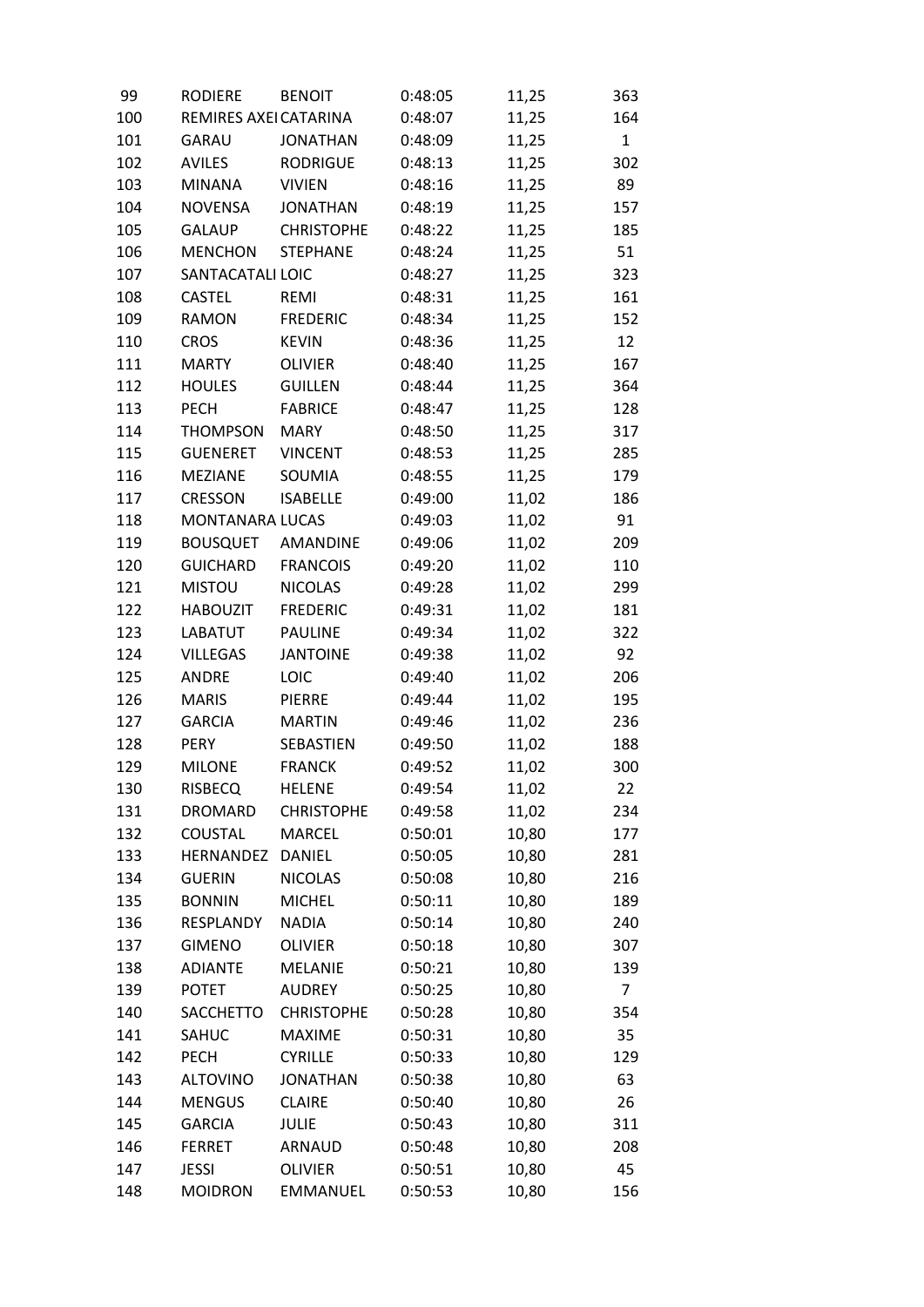| 149 | SALAYET                     | <b>GUILLAUME</b>   | 0:50:57 | 10,80 | 269 |
|-----|-----------------------------|--------------------|---------|-------|-----|
| 150 | <b>AGAT</b>                 | LAURENT            | 0:51:01 | 10,59 | 358 |
| 151 | <b>PETAY</b>                | <b>NICOLAS</b>     | 0:51:04 | 10,59 | 71  |
| 152 | DELBREIL                    | PASCAL             | 0:51:08 | 10,59 | 196 |
| 153 | LHERM                       | <b>YOANN</b>       | 0:51:12 | 10,59 | 359 |
| 154 | <b>MODELO</b>               | PIERRE JEAN        | 0:51:14 | 10,59 | 20  |
| 155 | <b>MILLER</b>               | <b>RODOLPHITA</b>  | 0:51:17 | 10,59 | 356 |
| 156 | <b>GILBERT</b>              | PHILIPPE           | 0:51:20 | 10,59 | 239 |
| 157 | <b>GUIBAL</b>               | <b>GERARD</b>      | 0:51:24 | 10,59 | 219 |
| 158 | <b>FERRASSE</b>             | <b>YVES</b>        | 0:51:28 | 10,59 | 276 |
| 159 | LADOUCEUR GENEVIEVE         |                    | 0:51:31 | 10,59 | 178 |
| 160 | <b>MONIER</b>               | <b>CHRISTOPHE</b>  | 0:51:34 | 10,59 | 176 |
| 161 | <b>ICHE</b>                 | SYLVAIN            | 0:51:38 | 10,59 | 229 |
| 162 | <b>GALLAND</b>              | <b>CHRISTIAN</b>   | 0:51:40 | 10,59 | 228 |
| 163 | <b>TANGUY</b>               | LIONEL             | 0:51:43 | 10,59 | 212 |
| 164 | <b>MEIJE</b>                | <b>DIDIER</b>      | 0:51:45 | 10,59 | 321 |
| 165 | SOULOUMIAC LAURENT          |                    | 0:51:49 | 10,59 | 324 |
| 166 | CAROL                       | <b>GUY</b>         | 0:51:52 | 10,59 | 169 |
| 167 | <b>DAUBIN</b>               | <b>BRUNO</b>       | 0:51:55 | 10,59 | 79  |
| 168 | <b>DEMARTY</b>              | THIBAULT           | 0:51:59 | 10,59 | 352 |
| 169 | <b>SYLVESTRE</b>            | <b>CHRISTOPHE</b>  | 0:52:02 | 10,38 | 331 |
| 170 | <b>NAVARRO</b>              | <b>DAVID</b>       | 0:52:05 | 10,38 | 191 |
| 171 | <b>ASTIE</b>                | <b>PATRICK</b>     | 0:52:08 | 10,38 | 144 |
| 172 | <b>GERNIGON</b>             | <b>DIDIER</b>      | 0:52:10 | 10,38 | 360 |
| 173 | <b>FRAISSE</b>              | <b>ROMAIN</b>      | 0:52:13 | 10,38 | 263 |
| 174 | <b>CLUZEL</b>               | <b>FRANCIS</b>     | 0:52:15 | 10,38 | 227 |
| 175 | <b>BORGEAL</b>              | <b>ROMAIN</b>      | 0:52:19 | 10,38 | 353 |
| 176 | ARENY                       | PASCAL             | 0:52:22 | 10,38 | 266 |
| 177 | <b>CORONAS</b>              | <b>JEAN PAUL</b>   | 0:52:24 | 10,38 | 134 |
| 178 | <b>VIDAL</b>                | <b>MATTHIAS</b>    | 0:52:27 | 10,38 | 36  |
| 179 | <b>FRANCO</b>               | <b>JULIEN</b>      | 0:52:29 | 10,38 | 40  |
| 180 | <b>GAUCI</b>                | <b>DAVY</b>        | 0:52:33 | 10,38 | 204 |
| 181 | <b>MARCOS</b>               | <b>ENCARNA</b>     | 0:52:35 | 10,38 | 64  |
| 182 | SOUBERCAZES EMMA            |                    | 0:52:38 | 10,38 | 21  |
| 183 | VARGAS                      | <b>WENDY</b>       | 0:52:40 | 10,38 | 312 |
| 184 | <b>MERSEL</b>               | <b>TAHAR</b>       | 0:52:42 | 10,38 | 247 |
| 185 | <b>MIGNONAC</b>             | <b>JEAN DOMINI</b> | 0:52:45 | 10,38 | 207 |
| 186 | <b>INFONTOLINC MATTHIEU</b> |                    | 0:52:49 | 10,38 | 292 |
| 187 | CODORNIOU FRANCK            |                    | 0:52:54 | 10,38 |     |
| 188 | <b>CHARETON</b>             | PHILIPPE           | 0:52:57 |       | 325 |
|     | RAYSSAC                     | <b>CYRIL</b>       |         | 10,38 | 326 |
| 189 | <b>DELCOUDER</b>            | <b>HERVE</b>       | 0:53:00 | 10,19 | 65  |
| 190 |                             |                    | 0:53:07 | 10,19 | 67  |
| 191 | <b>GAILLETON</b>            | ARNAUD             | 0:53:14 | 10,19 | 3   |
| 192 | ZAGO                        | <b>JEAN LUC</b>    | 0:53:15 | 10,19 | 5   |
| 193 | <b>JONCOUR</b>              | <b>HERVE</b>       | 0:53:18 | 10,19 | 201 |
| 194 | <b>JAHN</b>                 | LAURENT            | 0:53:21 | 10,19 | 100 |
| 195 | <b>COURCIERES</b>           | <b>LAURENT</b>     | 0:53:27 | 10,19 | 223 |
| 196 | <b>MIR</b>                  | <b>VERONIQUE</b>   | 0:53:32 | 10,19 | 343 |
| 197 | <b>GEORGER</b>              | <b>FREDERIC</b>    | 0:53:35 | 10,19 | 111 |
| 198 | LEBRUN                      | <b>AGATHE</b>      | 0:53:38 | 10,19 | 73  |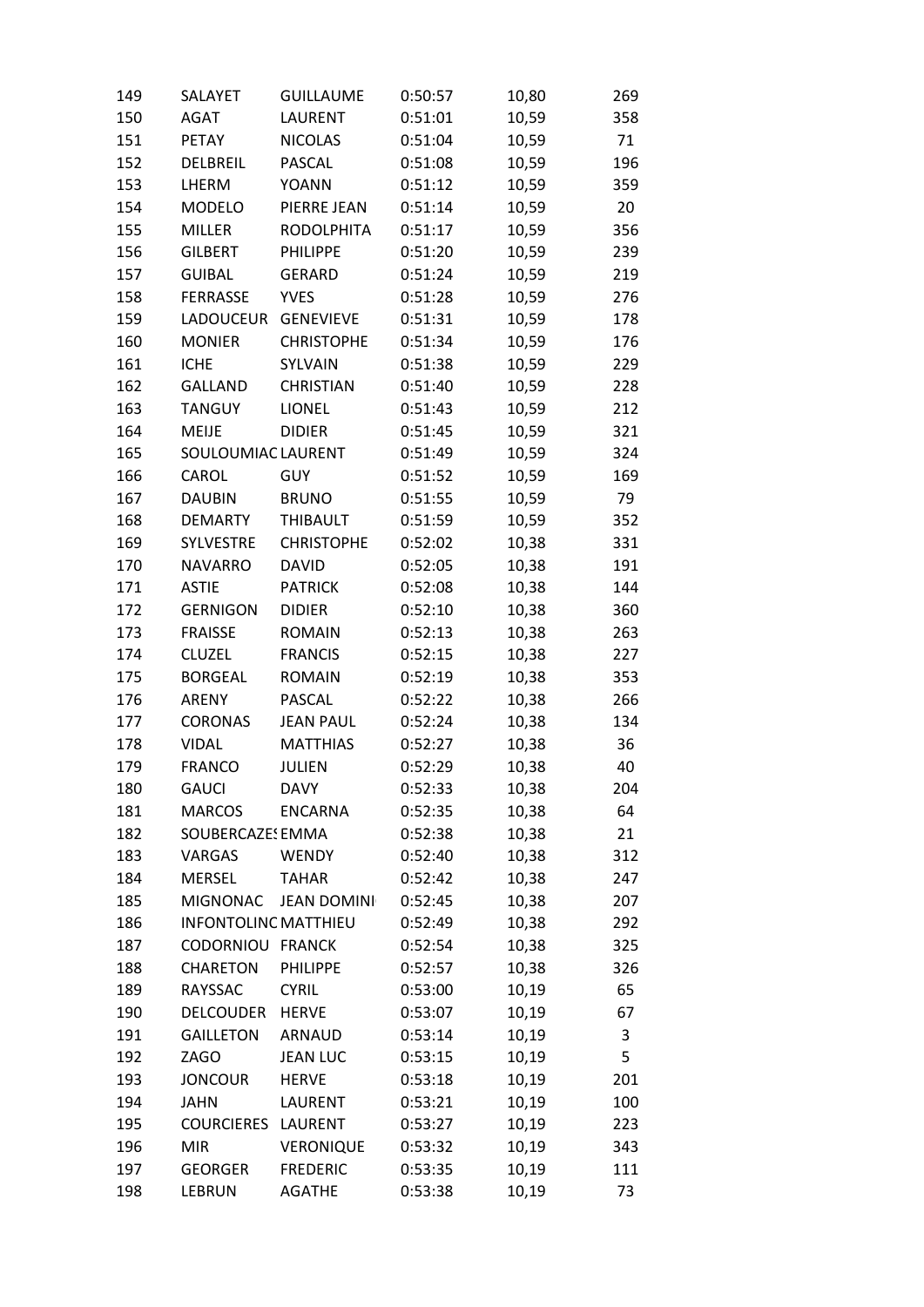| 199 | LEBRUN               | <b>ALAIN</b>       | 0:53:43 | 10,19 | 72             |
|-----|----------------------|--------------------|---------|-------|----------------|
| 200 | <b>CALVET</b>        | <b>DENIS</b>       | 0:53:47 | 10,19 | 74             |
| 201 | <b>FLINCH</b>        | <b>JEAN MARC</b>   | 0:53:49 | 10,19 | 75             |
| 202 | <b>POIRETTE</b>      | <b>FRANCK</b>      | 0:53:52 | 10,19 | 28             |
| 203 | <b>HOUSSIER</b>      | <b>CHRISTOPHE</b>  | 0:53:55 | 10,19 | 248            |
| 204 | <b>ROMANETTI</b>     | <b>MICHEL</b>      | 0:53:57 | 10,19 | 78             |
| 205 | RIGAL                | <b>DIDIER</b>      | 0:54:00 | 10,00 | 340            |
| 206 | <b>CHAILLES</b>      | <b>PIERRE</b>      | 0:54:02 | 10,00 | 10             |
| 207 | <b>SANTINI</b>       | <b>JEROME</b>      | 0:54:06 | 10,00 | 271            |
| 208 | <b>CEREZO</b>        | <b>NICOLAS</b>     | 0:54:11 | 10,00 | 146            |
| 209 | <b>ILLAN</b>         | AMANDINE           | 0:54:14 | 10,00 | 17             |
| 210 | <b>ILLAN</b>         | <b>JULIEN</b>      | 0:54:16 | 10,00 | 18             |
| 211 | <b>SIGNORET</b>      | <b>EMMANUEL</b>    | 0:54:19 | 10,00 | 348            |
| 212 | <b>ALLEGRE</b>       | <b>LIONEL</b>      | 0:54:24 | 10,00 | 282            |
| 213 | <b>DEL BOSC</b>      | <b>GILLES</b>      | 0:54:29 | 10,00 | 320            |
| 214 | <b>BELMONTE</b>      | <b>JOSE</b>        | 0:54:31 | 10,00 | 76             |
| 215 | <b>CUVILLIER</b>     | LAURENT            | 0:54:34 | 10,00 | 245            |
| 216 | LE LIEVRE            | <b>GUILLAUME</b>   | 0:54:39 | 10,00 | 304            |
| 217 | <b>VIDAL</b>         | <b>CANDICE</b>     | 0:54:41 | 10,00 | 97             |
| 218 | <b>DOMINGO</b>       | <b>CAROLINE</b>    | 0:54:43 | 10,00 | 99             |
| 219 | QUANEAUX             | <b>JEROME</b>      | 0:54:45 | 10,00 | 96             |
| 220 | <b>MULLER</b>        | <b>RALF</b>        | 0:54:49 | 10,00 | 268            |
| 221 | <b>FAYSSE</b>        | <b>TIBAUT</b>      | 0:54:51 | 10,00 | 118            |
| 222 | <b>FAISSE</b>        | <b>JEAN MICHEL</b> | 0:54:54 | 10,00 | 119            |
| 223 | <b>ESCRIBA</b>       | LAURENT            | 0:54:55 | 10,00 | $\overline{2}$ |
| 224 | <b>MISTARZ</b>       | <b>STEPHAN</b>     | 0:55:06 | 9,82  | 30             |
| 225 | VALERY               | <b>JEROME</b>      | 0:55:11 | 9,82  | 149            |
| 226 | SALES DE GAU VALERIE |                    | 0:55:15 | 9,82  | 141            |
| 227 | <b>GINCOURT</b>      | <b>CYRIL</b>       | 0:55:17 | 9,82  | 32             |
| 228 | <b>GARCIA</b>        | <b>XAVIER</b>      | 0:55:20 | 9,82  | 150            |
| 229 | <b>MARTO</b>         | <b>MATHIEU</b>     | 0:55:22 | 9,82  | 117            |
| 230 | <b>SERRUS</b>        | <b>EMILIE</b>      | 0:55:25 | 9,82  | 350            |
| 231 | CARRIERE             | <b>LISA</b>        | 0:55:28 | 9,82  | 55             |
| 232 | <b>SUBRA</b>         | <b>AUDREY</b>      | 0:55:31 | 9,82  | 59             |
| 233 | LIMOUZI              | THIBAUT            | 0:55:33 | 9,82  | 58             |
| 234 | <b>FRATICOLA</b>     | PAUL               | 0:55:38 | 9,82  | 287            |
| 235 | <b>CASTELL</b>       | <b>ROBERT</b>      | 0:55:53 | 9,82  | 126            |
| 236 | <b>MELIZ</b>         | <b>NATHALIE</b>    | 0:55:56 | 9,82  | 83             |
| 237 | <b>PONROUCH</b>      | <b>PAUL SERGE</b>  | 0:56:05 | 9,64  | 333            |
| 238 | <b>SEGARRA</b>       | <b>VIRGINIE</b>    | 0:56:18 | 9,64  | 49             |
| 239 | <b>CASTEX</b>        | <b>FRANCINE</b>    | 0:56:28 | 9,64  | 153            |
| 240 | <b>GARDES</b>        | PASCAL             | 0:56:31 | 9,64  | 8              |
| 241 | <b>DARROUX</b>       | <b>LUDIVINE</b>    | 0:56:37 | 9,64  | 242            |
| 242 | <b>BELMONTE</b>      | <b>AUDREY</b>      | 0:56:47 | 9,64  | 77             |
| 243 | ARNAL                | LAURENT            | 0:56:54 | 9,64  | 297            |
| 244 | <b>MAHIEU</b>        | <b>PIERRE</b>      | 0:56:57 | 9,64  | 298            |
| 245 | CAILLEBOTTE EMMANUEL |                    | 0:56:58 | 9,64  | 23             |
| 246 | <b>DIEUCERET</b>     | <b>ELODIE</b>      | 0:57:01 | 9,47  | 233            |
| 247 | SALAS                | <b>ADELINE</b>     | 0:57:06 | 9,47  | 102            |
| 248 | <b>MARTINEZ</b>      | MIKAEL             | 0:57:08 | 9,47  | 66             |
|     |                      |                    |         |       |                |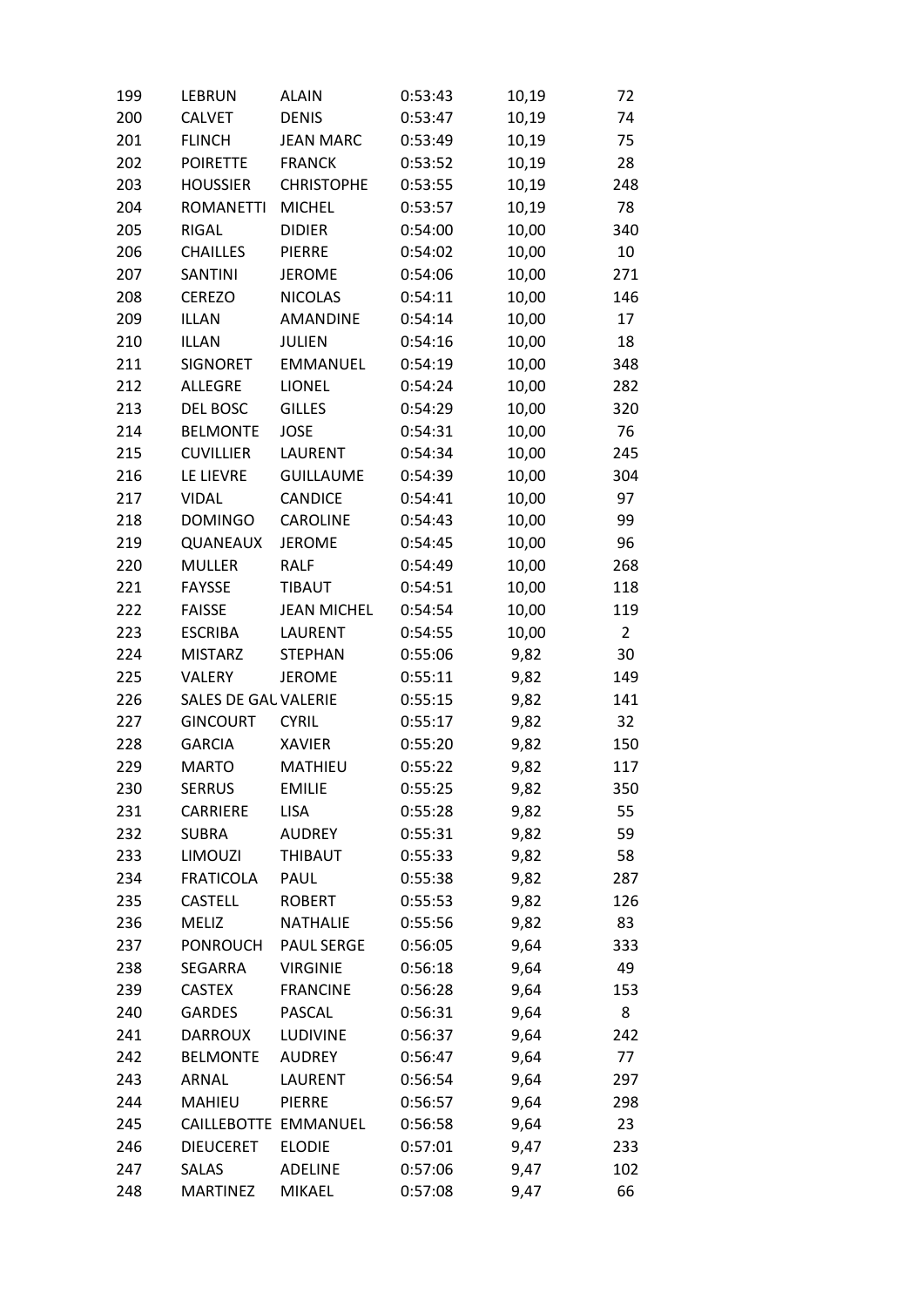| 249 | <b>JAHN</b>               | <b>STEPHANIE</b>    | 0:57:13 | 9,47 | 101 |
|-----|---------------------------|---------------------|---------|------|-----|
| 250 | <b>CROS</b>               | <b>DIDIER</b>       | 0:57:37 | 9,47 | 11  |
| 251 | RAMIREZ                   | <b>BERNARD</b>      | 0:57:40 | 9,47 | 173 |
| 252 | <b>FERNANDEZ</b>          | <b>CHRISTOPHE</b>   | 0:57:51 | 9,47 | 37  |
| 253 | <b>BARTHE</b>             | <b>CELINE</b>       | 0:57:53 | 9,47 | 48  |
| 254 | <b>GORGONI</b>            | <b>JEAN CLAUDE</b>  | 0:57:55 | 9,47 | 166 |
| 255 | <b>DELBOURG</b>           | <b>BERNADETTE</b>   | 0:57:58 | 9,47 | 123 |
| 256 | <b>PERUS</b>              | <b>GERARD</b>       | 0:58:01 | 9,31 | 122 |
| 257 | <b>NGUYEN</b>             | <b>JULIEN</b>       | 0:58:04 | 9,31 | 250 |
| 258 | <b>FERRASSE</b>           | <b>SYLVIE</b>       | 0:58:07 | 9,31 | 278 |
| 259 | <b>QUESSEVEUR RAYMOND</b> |                     | 0:58:11 | 9,31 | 171 |
| 260 | <b>TANGUY</b>             | CASSANDRE           | 0:58:16 | 9,31 | 214 |
| 261 | <b>NAUDET</b>             | <b>NADEGE</b>       | 0:58:32 | 9,31 | 180 |
| 262 | <b>GUIBAL</b>             | <b>MARIE JO</b>     | 0:58:35 | 9,31 | 218 |
| 263 | ALDEBERT                  | <b>YVES</b>         | 0:58:37 | 9,31 | 130 |
| 264 | <b>ESPARRE</b>            | <b>ANDRE</b>        | 0:58:42 | 9,31 | 203 |
| 265 | <b>LINDNER</b>            | <b>SIMONE</b>       | 0:58:45 | 9,31 | 60  |
| 266 | <b>SIGNORET</b>           | <b>AURELIEN</b>     | 0:58:56 | 9,31 | 346 |
| 267 | <b>MAYNADIER</b>          | <b>CHRISTELLE</b>   | 0:58:57 | 9,31 | 4   |
| 268 | <b>DUCHEMIN</b>           | <b>JOELLE</b>       | 0:59:16 | 0,00 | 187 |
| 269 | <b>DIDIER</b>             | <b>GERALDINE</b>    | 0:59:22 | 9,15 | 351 |
| 270 | <b>GEA CHARTRC ALICE</b>  |                     | 0:59:26 | 9,15 | 260 |
| 271 | <b>ORTEGA</b>             | <b>MARICELA</b>     | 0:59:30 | 9,15 | 335 |
| 272 | <b>DUCHEMIN</b>           | <b>FRANCK</b>       | 0:59:32 | 9,15 | 190 |
| 273 | <b>CHABROL</b>            | <b>DANIEL</b>       | 0:59:36 | 9,15 | 252 |
| 274 | <b>DE GRACIA</b>          | <b>NATHALIE</b>     | 0:59:39 | 9,15 | 305 |
| 275 | SOTOCA                    | <b>CATHERINE</b>    | 0:59:51 | 9,15 | 98  |
| 276 | <b>LOUCHART</b>           | VALERIE             | 0:59:55 | 9,15 | 286 |
| 277 | <b>PAILLAS</b>            | LAETITIA            | 0:59:58 | 9,15 | 57  |
| 278 | <b>PAILLAS</b>            | LIONEL              | 1:00:00 | 9,00 | 56  |
| 279 | <b>RICHOU</b>             | MATHIEU             | 1:00:14 | 9,00 | 267 |
| 280 | <b>DENAT</b>              | <b>DIDIER</b>       | 1:00:30 | 9,00 | 116 |
| 281 | VALVERDE                  | <b>MARC</b>         | 1:00:35 | 9,00 | 284 |
| 282 | <b>POT</b>                | <b>EVELIEN</b>      | 1:00:38 | 9,00 | 61  |
| 283 | <b>VORONINE</b>           | <b>SYLVIE</b>       | 1:00:44 | 9,00 | 224 |
| 284 | <b>PELOFY</b>             | <b>OLIVIER</b>      | 1:00:47 | 9,00 | 308 |
| 285 | <b>DELSOL</b>             | <b>CLAUDINE</b>     | 1:00:52 | 9,00 | 327 |
| 286 | <b>ASTIE</b>              | <b>ROSE MARIE</b>   | 1:00:54 | 9,00 | 143 |
| 287 | <b>HUCHIN</b>             | <b>BENOIT</b>       | 1:00:58 | 9,00 | 175 |
| 288 | <b>SAINT PAUL</b>         | MATHIEU             | 1:01:05 | 8,85 | 62  |
| 289 | <b>MODELO</b>             | <b>BERNARD</b>      | 1:01:46 | 8,85 | 19  |
| 290 | <b>MORENO</b>             | <b>VERONIQUE</b>    | 1:01:48 | 8,85 | 42  |
| 291 | <b>TONNELIER</b>          | <b>JEAN BAPTIST</b> | 1:01:52 | 8,85 | 105 |
| 292 | <b>BOUSSUGE</b>           | <b>FRANCK</b>       | 1:01:59 | 8,85 | 279 |
| 293 | <b>GUTIERREZ</b>          | <b>FREDDY</b>       | 1:02:03 | 8,71 | 291 |
| 294 | <b>MAURIN</b>             | <b>HENRI</b>        | 1:02:07 | 8,71 | 81  |
| 295 | <b>CALTSAS</b>            | <b>FREDERIC</b>     | 1:02:11 | 8,71 | 86  |
| 296 | <b>ROGER</b>              | AMANDINE            | 1:02:13 | 8,71 | 222 |
| 297 | <b>BENDAHO</b>            | SOFIANE             | 1:02:17 | 8,71 | 293 |
| 298 | <b>HARIZ</b>              | YOUSSEF             | 1:02:30 | 8,71 | 270 |
|     |                           |                     |         |      |     |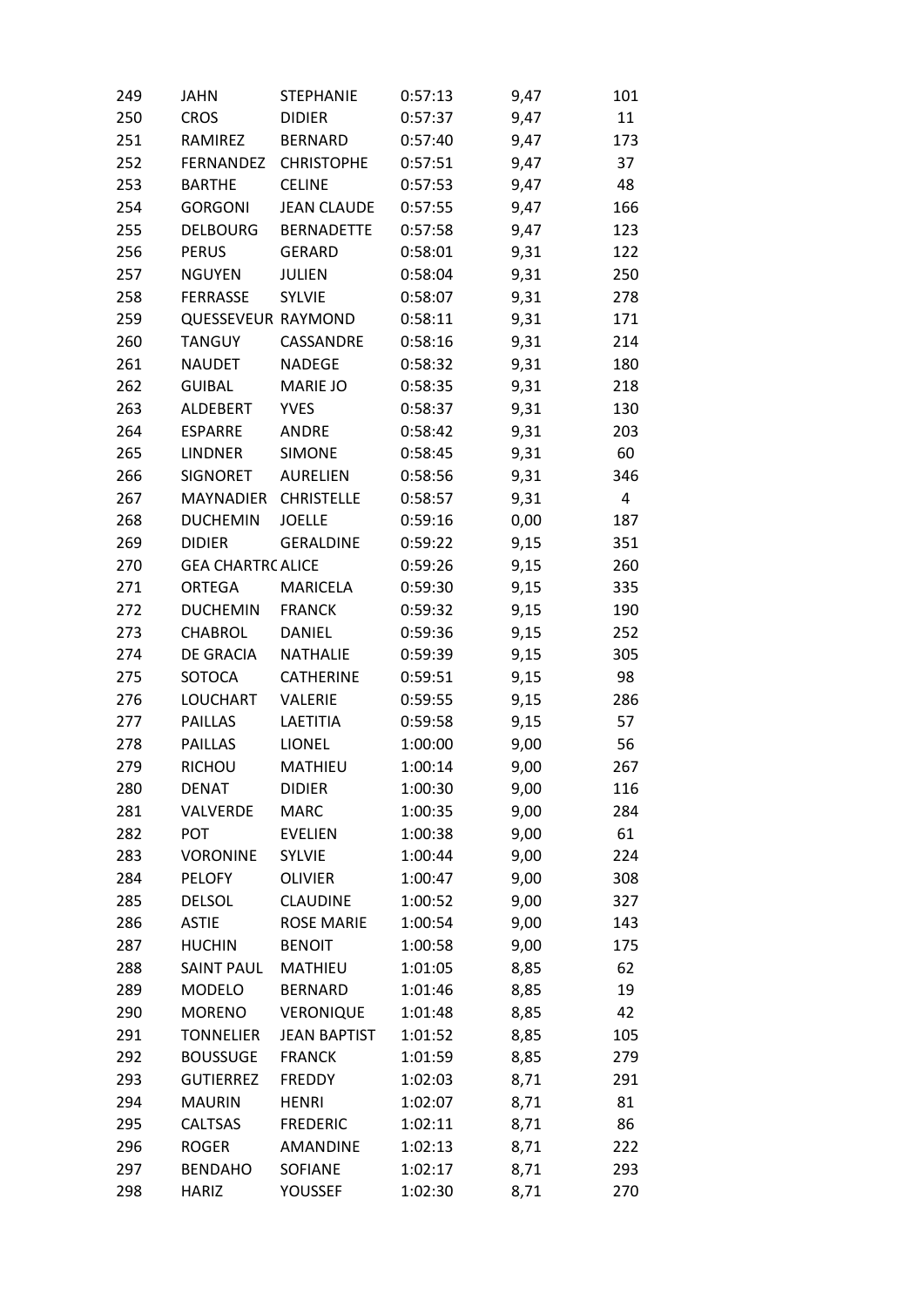| 299 | <b>DOUCET</b>                 | <b>CHRISTINE</b>   | 1:02:54 | 8,71 | 336 |
|-----|-------------------------------|--------------------|---------|------|-----|
| 300 | <b>FONTANIEU</b>              | CHANTAL            | 1:02:58 | 8,71 | 243 |
| 301 | <b>TOYER</b>                  | <b>MARINA</b>      | 1:03:01 | 8,57 | 290 |
| 302 | <b>REYNE</b>                  | DANIEL             | 1:03:04 | 8,57 | 277 |
| 303 | <b>DIAZ</b>                   | <b>CECILE</b>      | 1:03:07 | 8,57 | 121 |
| 304 | <b>FABRES</b>                 | <b>ELSA</b>        | 1:03:16 | 8,57 | 330 |
| 305 | <b>LACROUX</b>                | <b>ELODIE</b>      | 1:03:18 | 8,57 | 329 |
| 306 | <b>POUX</b>                   | <b>JESSICCA</b>    | 1:03:57 | 8,57 | 349 |
| 307 | CARLES                        | <b>SOPHIE</b>      | 1:04:07 | 8,44 | 241 |
| 308 | <b>MOMBERT</b>                | <b>JACQUES</b>     | 1:04:12 | 8,44 | 225 |
| 309 | <b>MARIOU</b>                 | <b>SEVERINE</b>    | 1:04:37 | 8,44 | 159 |
| 310 | <b>GALLUT</b>                 | <b>JEAN</b>        | 1:04:39 | 8,44 | 46  |
| 311 | <b>ROVELLI</b>                | CAROLE             | 1:04:42 | 8,44 | 47  |
| 312 | GEA                           | <b>CELINE</b>      | 1:05:06 | 8,31 | 24  |
| 313 | <b>POUSSET</b>                | <b>CHRISTELLE</b>  | 1:05:13 | 8,31 | 52  |
| 314 | <b>BOUSSUGE</b>               | <b>MARINE</b>      | 1:05:29 | 8,31 | 280 |
| 315 | <b>SISTAT</b>                 | <b>MARIE LAURE</b> | 1:05:39 | 8,31 | 221 |
| 316 | LAVIGNE                       | ANDRE              | 1:05:48 | 8,31 | 114 |
| 317 | <b>ESCUDIER</b>               | <b>JEAN LOUIS</b>  | 1:05:53 | 8,31 | 115 |
| 318 | <b>TRAVER</b>                 | <b>NATHALIE</b>    | 1:06:17 | 8,18 | 54  |
| 319 | <b>COTTET EMAFJEAN PIERRE</b> |                    | 1:06:25 | 8,18 | 125 |
| 320 | <b>TARANNE</b>                | SEBASTIEN          | 1:06:31 | 8,18 | 244 |
| 321 | <b>DIEUCERET</b>              | <b>MARJORIE</b>    | 1:06:37 | 8,18 | 232 |
| 322 | PORTE I SUAR MANUEL           |                    | 1:06:51 | 8,18 | 147 |
| 323 | <b>HALLE</b>                  | <b>HUBERT</b>      | 1:06:56 | 8,18 | 106 |
| 324 | CASANOVA                      | PRISCILLA          | 1:07:48 | 8,06 | 309 |
| 325 | SAQUE                         | <b>ANNICK</b>      | 1:07:50 | 8,06 | 344 |
| 326 | CASANOVA                      | <b>MICKAEL</b>     | 1:07:52 | 8,06 | 345 |
| 327 | <b>BROUSTE</b>                | <b>CLAIRE</b>      | 1:08:00 | 7,94 | 87  |
| 328 | CARSUZAA                      | <b>MARIE</b>       | 1:08:14 | 7,94 | 88  |
| 329 | <b>GIMENEZ</b>                | <b>CLAUDE</b>      | 1:08:20 | 7,94 | 238 |
| 330 | <b>SISTAT</b>                 | PHILIPPE           | 1:08:24 | 7,94 | 220 |
| 331 | <b>ATLAN</b>                  | <b>CHRISTELE</b>   | 1:08:40 | 0,00 | 316 |
| 332 | <b>MAUBARET</b>               | <b>JEAN LOUIS</b>  | 1:08:45 | 7,94 | 315 |
| 333 | NOLLEVALLE SYLVIE             |                    | 1:09:32 | 7,83 | 53  |
| 334 | <b>PIERRE</b>                 | <b>PATRICK</b>     | 1:09:35 | 7,83 | 154 |
| 335 | <b>VERGNES</b>                | <b>JORDANE</b>     | 1:09:51 | 7,83 | 90  |
| 336 | <b>POIRETTE</b>               | <b>CORINNE</b>     | 1:10:02 | 7,71 | 29  |
| 337 | <b>BEILLE</b>                 | <b>NATHALIE</b>    | 1:10:07 | 7,71 | 289 |
|     |                               |                    |         |      | 85  |
| 338 | ROQUEFORT                     | <b>JOELLE</b>      | 1:10:10 | 7,71 |     |
| 339 | SADIA                         | SEBASTIEN          | 1:10:23 | 7,71 | 174 |
| 340 | <b>MERCIER</b>                | <b>MURIELLE</b>    | 1:11:12 | 7,61 | 314 |
| 341 | <b>FRATICOLA</b>              | <b>CECILE</b>      | 1:11:52 | 7,61 | 288 |
| 342 | <b>BOUSQUET</b>               | <b>BEATRICE</b>    | 1:14:18 | 7,30 | 347 |
| 343 | <b>MARTYN</b>                 | <b>SYLVIE</b>      | 1:15:27 | 7,20 | 68  |
| 344 | <b>GINCOURT</b>               | <b>CECILE</b>      | 1:15:48 | 7,20 | 31  |
| 345 | AYRAL                         | <b>SEVERINE</b>    | 1:18:02 | 6,92 | 82  |
| 346 | <b>BALESTE</b>                | <b>MATHIEU</b>     | 1:18:17 | 6,92 | 107 |
| 347 | <b>HUNTER</b>                 | <b>MANDY</b>       | 1:18:24 | 6,92 | 94  |
| 348 | <b>BAZIN COUPE SANDRINE</b>   |                    | 1:18:33 | 6,92 | 109 |